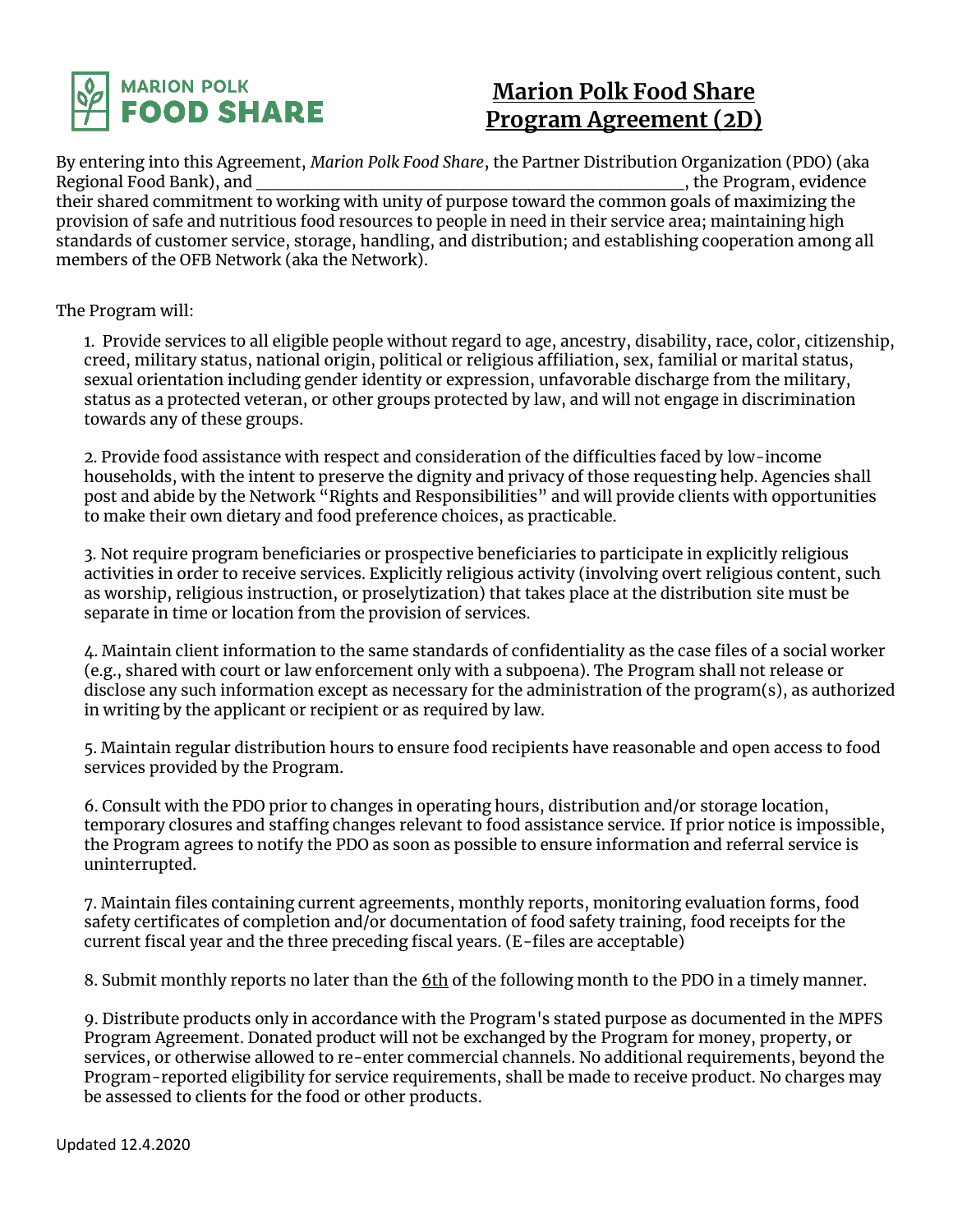10. Not distribute food to non-Network agencies. Prior to sharing PDO sourced foods with other network agencies, confirm with the PDO that the distribution is allowable.

11. Designate a person(s) to act as liaison with the PDO.

12. Permit biannual and unscheduled visits by the PDO for program support and on-site evaluation of the Program's operations, storage and OFB-related record keeping.

13. Will accept all products from the PDO in "as is" condition. However, if any products are not fit for human consumption for any reason, the Program shall immediately notify the PDO and shall cooperate with and assist PDO in withdrawing such products.

14. Not stockpile donated food or other products.

15. Abide by all Federal, State, County, and OFB food storage, handling and safety practices (see appendix B). Program will ensure that employees and volunteers are provided training to safeguard the quality and safety of foodstuffs distributed or served to needy individuals. All staff and volunteers regularly handling food must at a minimum view the OFB Food Safety training video or review Feeding America's ServSafe Food Handler for Food Banking annually or have a current county food handler card. The Program will maintain a record of training and certification.

16. Have at least one staff person or volunteer on site at all times that has received training in OFB/PDO food safety protocols (view their food safety video and review the OFB Food Safety Handbook) and has a food handler card or their ServSafe Food Handler for Food Banking certificate.

17. Assume all responsibility for evaluation, safe handling, and timely distribution and/or use of products accepted from the PDO.

18. Provide orientation and training to volunteers including, but not limited to client confidentiality and record retention, food safety, emergency plan, the PDO and the Network.

19. Ensure that Program volunteers or staff members who are eligible for services follow the same process as all others in acquiring food assistance.

20. Follow Feeding America's rules on the internal use of donated products:

a. Donated beverages, but not food, may be used for on-site consumption by volunteers or staff when carrying out assigned duties to the food program.

b. Products to be used in fundraisers or events must be solicited and donated separately from food intended for clients.

c. Use and consumption of donated product must, by law, be "incidental to primary use in the care of the ill, needy, or infants", and may not lawfully constitute "pay" to any staff or volunteers.

21. Sign a new Program agreement in the event of a change of the principle Partner Program staff.

22. Designate a "recall contact" to assist the PDO in follow-up on recall notices forwarded by Feeding America and OFB.

23. Follow all state and federal laws governing  $501(c)(3)$  charitable nonprofits, provide proof of  $501(c)(3)$ charitable organization status and conduct business in a manner that is consistent with generally recognized best practices for such organizations, including board governance and financial processes. OR provide documentation of acceptable sponsorship status by a  $501(c)(3)$  charitable nonprofits. Or request sponsorship by Marion Polk Food Share.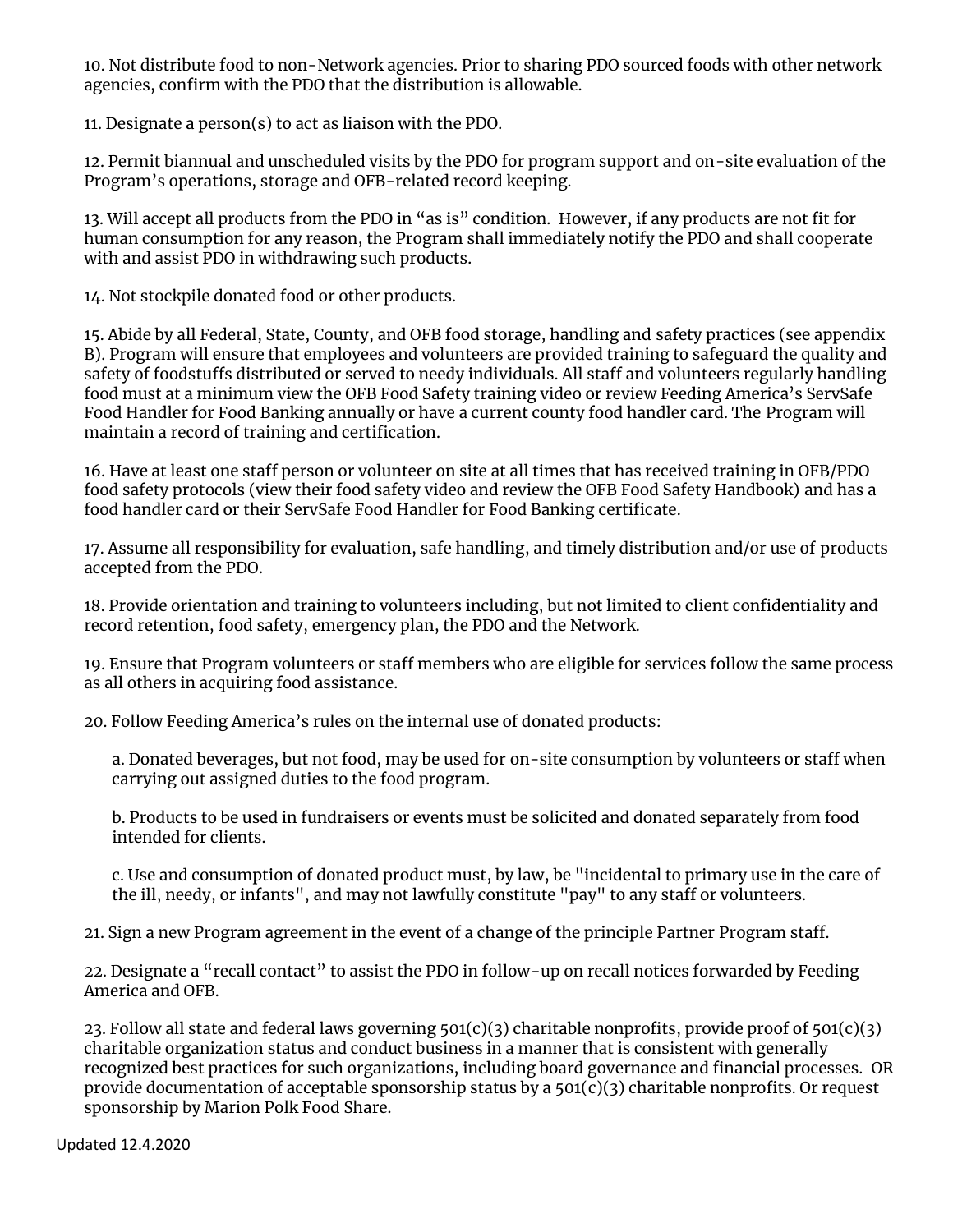24. Release and hold harmless RFB, OFB, Feeding America and the original donor ("Donor") from any claim arising from the nature, age, packaging, or condition of apparently wholesome food or an apparently fit grocery product that Donor has donated in good faith to Program for ultimate distribution to needy individuals, except if such a claim arises from an act or omission of Donor constituting gross negligence or intentional misconduct. It is the intent of this agreement that Program or partnering organization relieve PDO, OFB, Feeding America and Donor from liability to the extent provided under the Bill Emerson Good Samaritan Food Donation Act, 42 U.S.C. 1791(c).

General Provisions:

1. Either party may terminate this Agreement for any reason upon giving 30 days prior written notice.

2. PDO will provide donated food or other products to Program pursuant to the terms of this agreement. The original donor, OFB, PDO and Feeding America offer no express warranties in relation to the product. Each accepts such donated items "as is".

The undersigned hereby certifies that he/she is a duly authorized agent of the Program and his/her signature binds Program to the terms, conditions, and limitations of this agreement. When both parties have signed this agreement, all appropriate documentation has been submitted to the PDO the Program is enrolled in the Oregon Food Bank Network and is a Partner Program of the Oregon Food Bank and Marion Polk Food Share (PDO). This Partner Program Agreement as dated supersedes all previous Agreements (Partner Program Agreement 2010). Name of Program \_\_\_\_\_\_\_\_\_\_\_\_\_\_\_\_\_\_\_\_\_\_\_\_\_\_\_\_\_.

| Program Director/Manager (Print)     | Program Director/Manager (Sign)     | Date |
|--------------------------------------|-------------------------------------|------|
| PDO Director/Program Manager (Print) | PDO Director/Program Manager (Sign) | Date |

For PDO use:

2D Program Type: (check all that apply)

- After Hours Boxes
- Housewarming Boxes
- Neighborhood Fresh Connect
- Grab N Go
- □ Project Harvest
- $\Box$  Other:

*Appendix A OFB Food Safety Guide Appendix B Monthly Reporting Guidelines*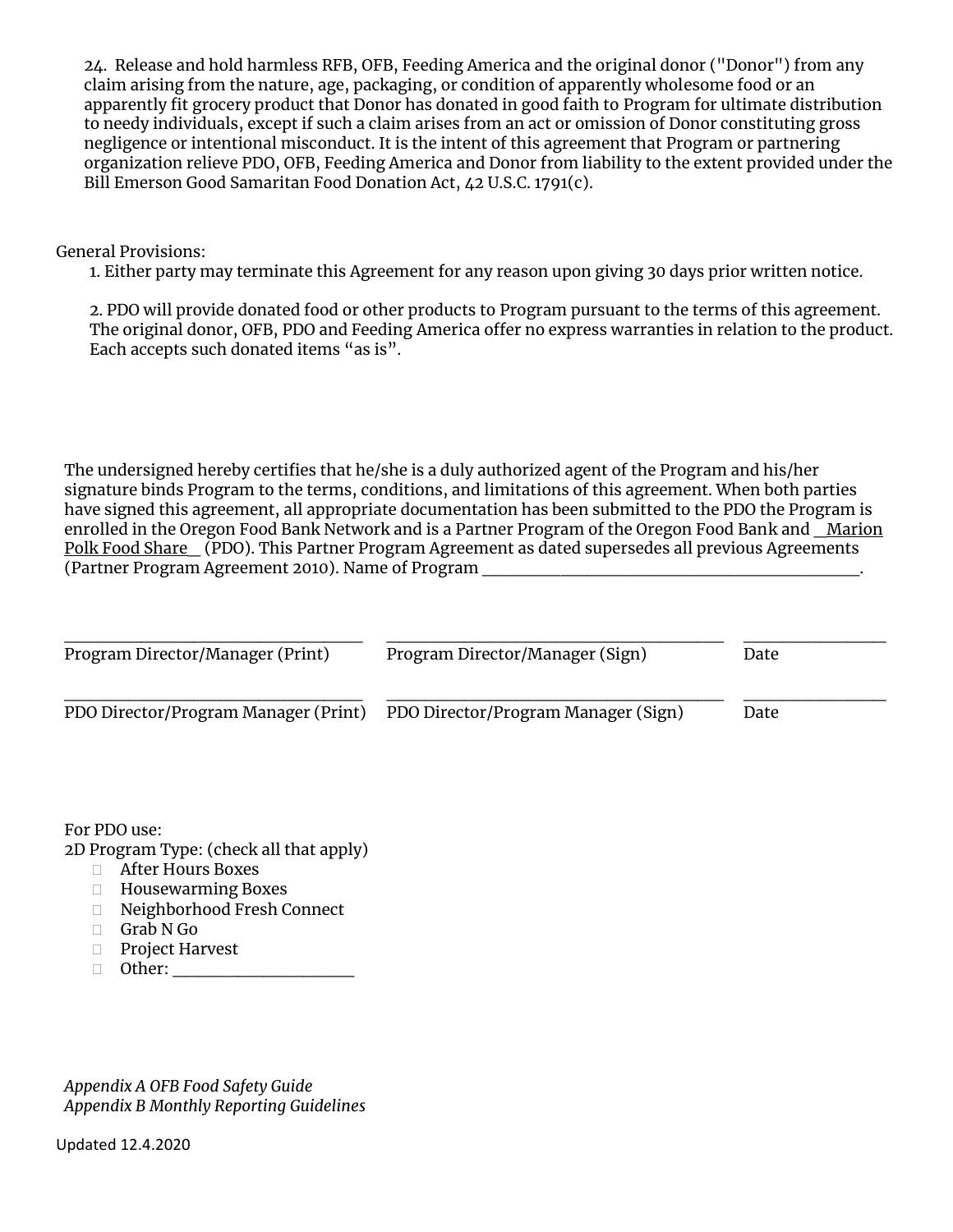

### **FOOD STORAGE, HANDLING AND SAFETY PRACTICES**

3/2017

#### **General Practices**

For the most part, health and safety practices are a matter of common sense. A phone call to your county health department is a good way to alert them to the existence of your operation and find out what their concerns might be. In general, good warehouse and storage practices are:

- $\circ$  Transport, receive and store food at proper temperatures (41<sup>o</sup> F. or below for chilled, 0<sup>o</sup> F or below for frozen food,  $50^{\circ}$  -  $70^{\circ}$  F. for dry storage foods.)
- $\circ$  When transporting food, use a passive (thermal blanket/cooler with ice packs) or visibly active temperature retention system (refrigeration unit) to maintain temperatures within the allowable limits; sample temperatures must be taken and documented at the time of pickup and delivery.
- o Check temperatures of all storage areas: dry units weekly, cold storage twice daily and maintain a log of the date and temperature of each.
- $\circ$  Keep food 4" off the floor by storing it on pallets, platforms or shelves
- o Keep food away from walls for good ventilation and pest control
- o Keep food, pallets and shelves clean
- $\circ$  Keep doors and windows well sealed to prevent pest entry and water damage
- $\circ$  Maintain a good pest control system. Check rodent traps at least once per week (preferably daily) and maintain a log of the date and findings at each trap. Make a map of rodent trap locations as a safety precaution and to assist in proper tracking.
- $\circ$  Ensure no leaky compressors in freezers and refrigerated units. Remove ice build-up as it occurs.
- $\circ$  Repackaging of shelf-stable dry foods must follow safe food handling standards: surface sanitation with bleach solution, hand washing, gloves, food-grade containers, no repackaging of liquids.
- o Ensure that food is labeled completely as stipulated in the Fair Packaging and Labeling Act or add a label prior to distribution that includes the common name of the product (e.g. Lasagna, Chicken Noodle Soup etc.), name and location of the distributing agency, the name and location of the donor OR a designated donor ID number that can be tracked in the inventory system, the date of the donation and an allergen disclaimer statement.
- $\circ$  All canned and packaged foods must be inspected; especially salvage and food drive products. Bulging cans and cans with sharp dents or rust on the seams should be discarded. Contact OFB or your regional food bank for more information on what to look for in sorting salvage. Training materials are available through OFB and your regional food bank. See OFB Food Safety Training Video.
- o Products past "pull date" should be inspected to assess fitness for consumption. Request information from the donor on how long past the pull date (often a "best used by" date) the product will be nutritious and safe to eat. Many products last well past the pull date with only a slight deterioration in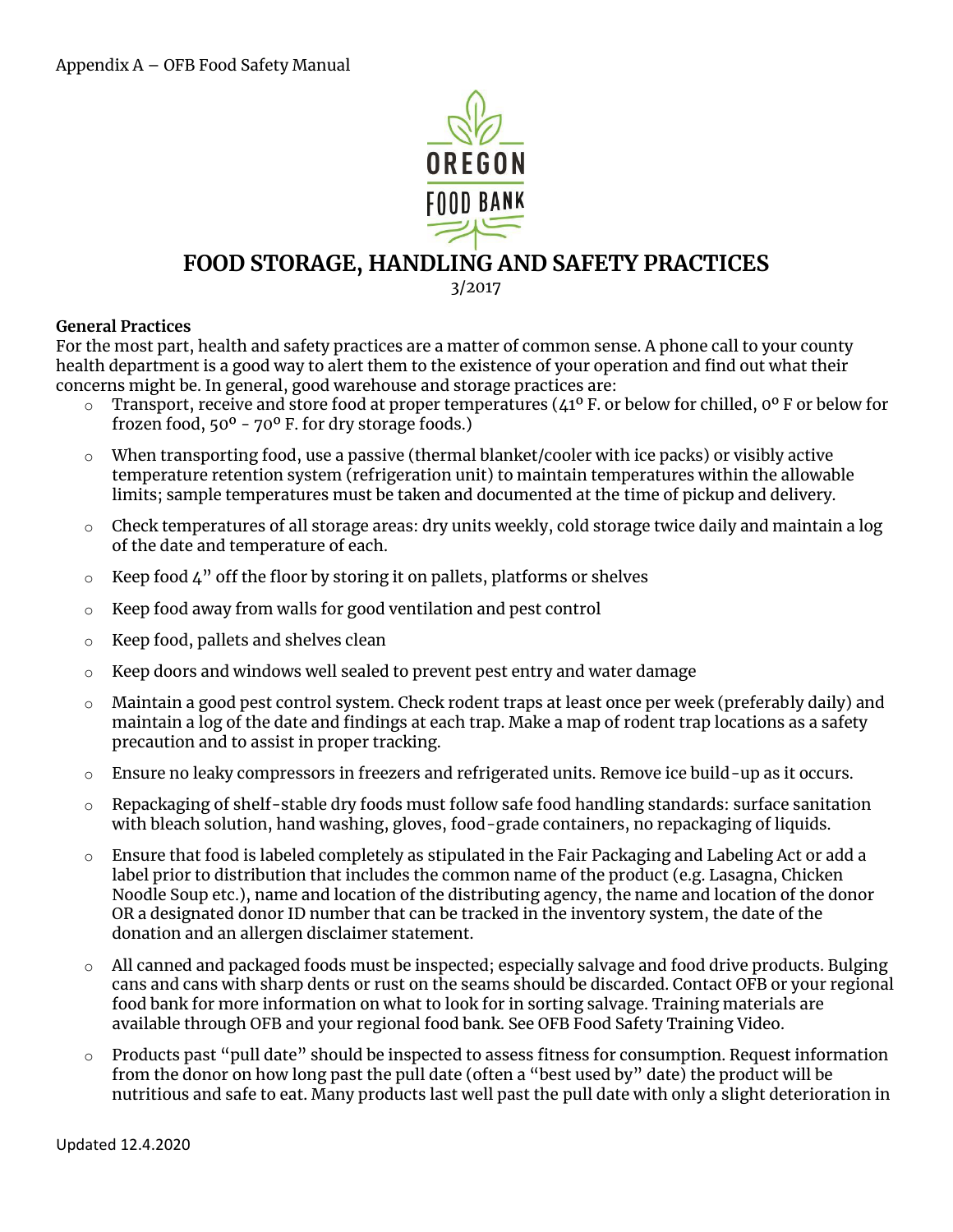nutritional value, or a change in coloring; other products go bad within a day or two of the pull date. Refer to your Fresh Alliance Guidelines poster for perishable dating information.

#### **Donation Receiving Standards**

#### **A. Rejecting Perishable Donations**

1. If perishable products are donated and are not at appropriate temperatures, they must be promptly isolated and discarded.

2. If a frozen perishable product is provided and no longer frozen, the item cannot be refrozen. It must be promptly isolated and discarded.

3. If any perishable meat, pork or poultry product is not frozen by its sell-by date, it must be promptly isolated and discarded.

**B. Repacking of frozen or refrigerated product** is not allowed unless the Agency can demonstrate to the PDO their capability to maintain product safety and to ensure adherence to any time and temperature guidelines established by the food industry and/or regulatory agencies.

1. Each Agency which repacks bulk product must ensure adequate food safety control and operating practices to prevent potential product contamination.

2. Thawing frozen product to repack is not permitted (i.e. bulk meat).

**C. Handling Donations from Retail and Hospitality Establishments** – This includes but is not limited to product from restaurants, caterers, hotels, retail establishments and convenience stores. It does not include whole produce. Agencies wishing to accept these types of foods should work with RFB staff to determine their capability to accept these products, as they require special food handling procedures and certification.

**Keep all toxic chemicals, such as those used for pest control and cleaning products, well away from food areas. DO NOT STACK NON-FOOD ITEMS ABOVE FOOD ITEMS. DO NOT STACK TOXIC ITEMS ABOVE PAPER PRODUCTS.** It is recommended to keep non-food items away from high traffic areas, in a row or space separate from food items. It is a good idea to have a buffer row, such as empty pallets or crates between food and non-food rows.

**REMEMBER:** It is important that sound judgment be exercised at all levels of the food bank distribution system to ensure that all food items are in good condition upon receipt by clients of partner agencies. **Please refer to the full OFB Food Storage, Handling and Safety Practices document for detailed information and view the OFB food safety training video, which can be accessed via Marion Polk Food Share's Agency Relations Team.**